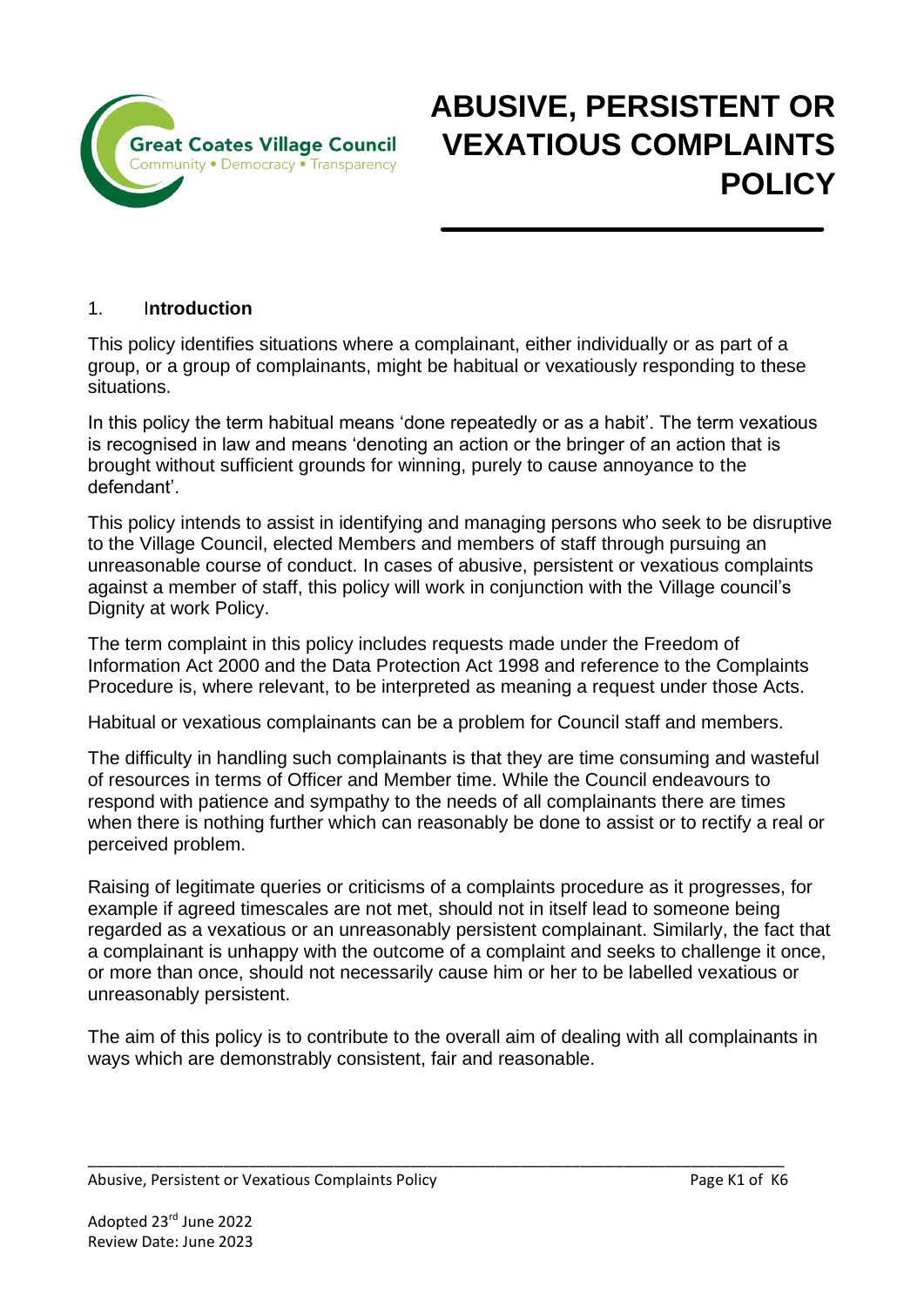## 2. **Habitual or Vexatious Complainants**

For the purpose of this policy the following definition of habitual or vexatious complainants will be used:

### *The repeated and/or obsessive pursuit of:-*

- *unreasonable complaints and/or unrealistic outcomes*
- *reasonable complaints in an unreasonable manner*

Prior to considering its implementation the Council will send a *summary* of this policy to the complainant to give them prior notification of its possible implementation.

Where complaints continue and have been identified as habitual or vexatious in accordance with the criteria set out in Section 3, the Personnel Committee (or appointed sub-committee) will seek agreement to treat the complainant as a habitual or vexatious complainant for the appropriate course of action to be taken. Section 4 details the options available for dealing with habitual or vexatious complaints.

The Clerk, as responsible officer, will notify, on behalf of the Village Council, complainants in writing, of the reasons why their complaint has been treated as habitual or vexatious and the action that will be taken. North East Lincolnshire Council will also be informed that a constituent has been designated as a habitual or vexatious complainant.

The status of the complainant will be kept under review. If a complainant subsequently demonstrates a more reasonable approach, then their status will be reviewed.

#### 3. **Definitions**

Great Coates Village Council defines unreasonably persistent and vexatious complainants as those complainants who, because of the frequency or nature of their contacts with the Village Council, hinder the Village Council's consideration of their or other people's complaints. The description 'unreasonably persistent' and 'vexatious' may apply separately or jointly to a particular complainant.

Examples include the way in which, or frequency with which, complainants raise their complaint with staff or how complainants respond when informed of the Village Council's decision about the complaint.

Features of an unreasonably persistent and / or vexatious complainant include the following (the list is not exhaustive, nor does one single feature on its own necessarily imply that the person will be considered as being in this category):

#### *An unreasonably persistent and/or vexatious complainant may:*

- Have insufficient or no grounds for their complaint and be making the complaint only to annoy (or for reasons that he or she does not admit or make obvious)
- Refuse to specify the grounds of a complaint despite offers of assistance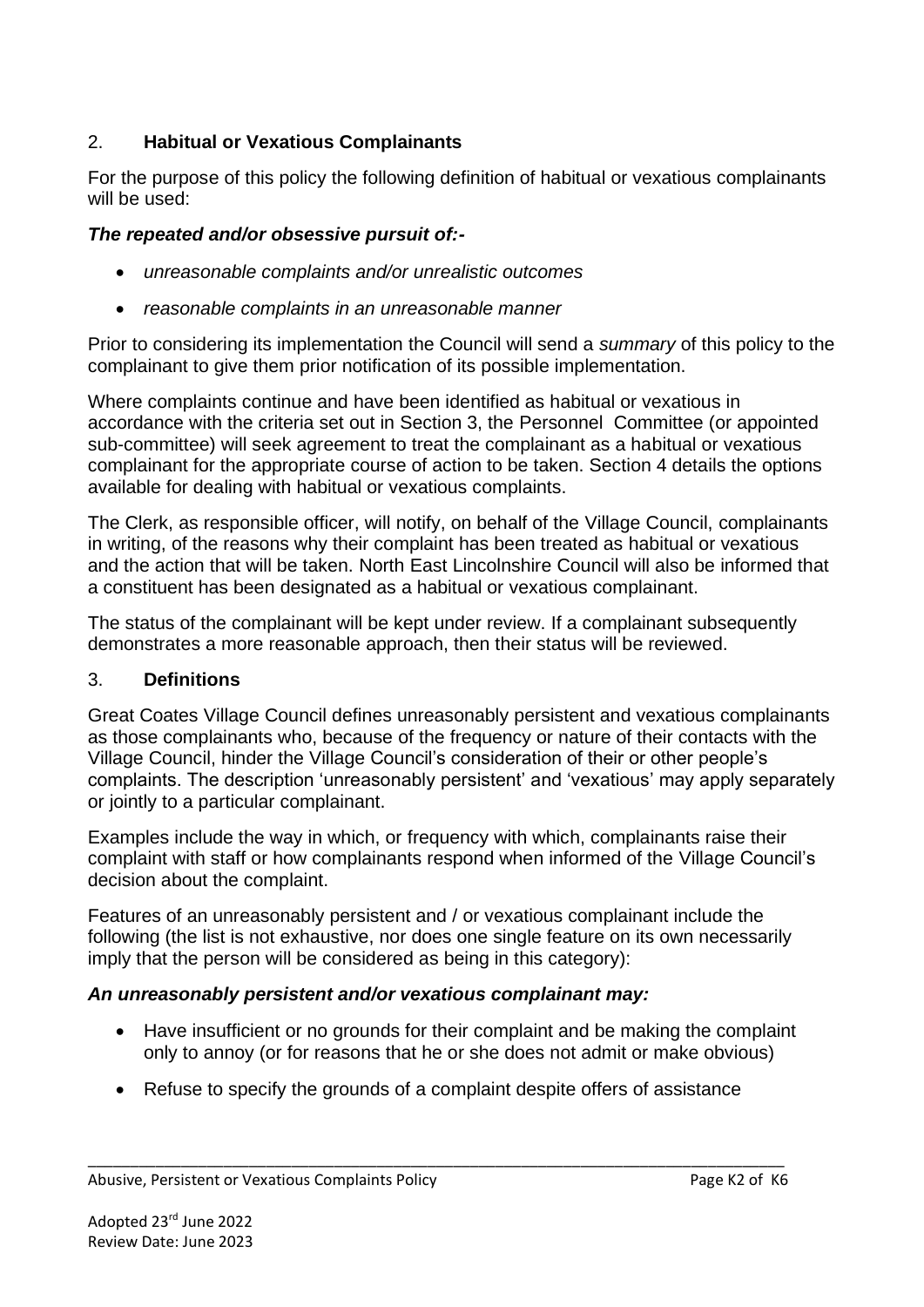- Refuse to co-operate with the complaints investigation process while still wishing their complaint to be resolved
- Refuse to accept that issues are not within the remit of the complaints policy and procedure despite having been provided with information about the scope of the policy and procedure
- Refuse to accept that issues are not within the power of the Council to investigate, change or influence.
- Insist on the complaint being dealt with in ways which are incompatible with the complaints procedure or with good practice (e.g. insisting that there must not be any written record of the complaint)
- Make what appear to be groundless complaints about the staff dealing with the complaints, and seek to have them dismissed or replaced make an unreasonable number of contacts with the Village Council, by any means in relation to a specific complaint or complaints
- Make persistent and unreasonable demands or expectations of staff and/or the complaints process after the unreasonableness has been explained to the complainant (an example of this could be a complainant who insists on immediate responses to questions, frequent and / or complex letters, faxes, telephone calls, emails or other social media communications)
- Harass or verbally abuse or otherwise seek to intimidate staff dealing with their complaint, in relation to their complaint by use of foul or inappropriate language or by the use of offensive and racist language
- Raise subsidiary or new issues whilst a complaint is being addressed that were not part of the complaint at the start of the complaint process
- Introduce trivial or irrelevant new information whilst the complaint is being investigated and expects this to be taken into account and commented on
- Change the substance or basis of the complaint without reasonable justification whilst the complaint is being addressed
- Deny statements he or she made at an earlier stage in the complaint process
- Electronically record meetings and conversations without the prior knowledge and consent of the other person(s) involved
- Adopts an excessively 'scattergun' approach, for instance, pursuing a complaint or complaints not only with the Village Council, but at the same time with, for example, a Member of Parliament, other Councils, elected Members of this and other Councils, the Village Council's Independent Auditor, the Monitoring Officer, the Police or solicitors.
- Refuse to accept the outcome of the complaint process after its conclusion, repeatedly arguing the point, complaining about the outcome, and/or denying that an adequate response has been given

\_\_\_\_\_\_\_\_\_\_\_\_\_\_\_\_\_\_\_\_\_\_\_\_\_\_\_\_\_\_\_\_\_\_\_\_\_\_\_\_\_\_\_\_\_\_\_\_\_\_\_\_\_\_\_\_\_\_\_\_\_\_\_\_\_\_\_\_\_\_\_\_\_\_\_\_\_\_\_\_\_\_

Abusive, Persistent or Vexatious Complaints Policy **Page 18 assets** Page K3 of K6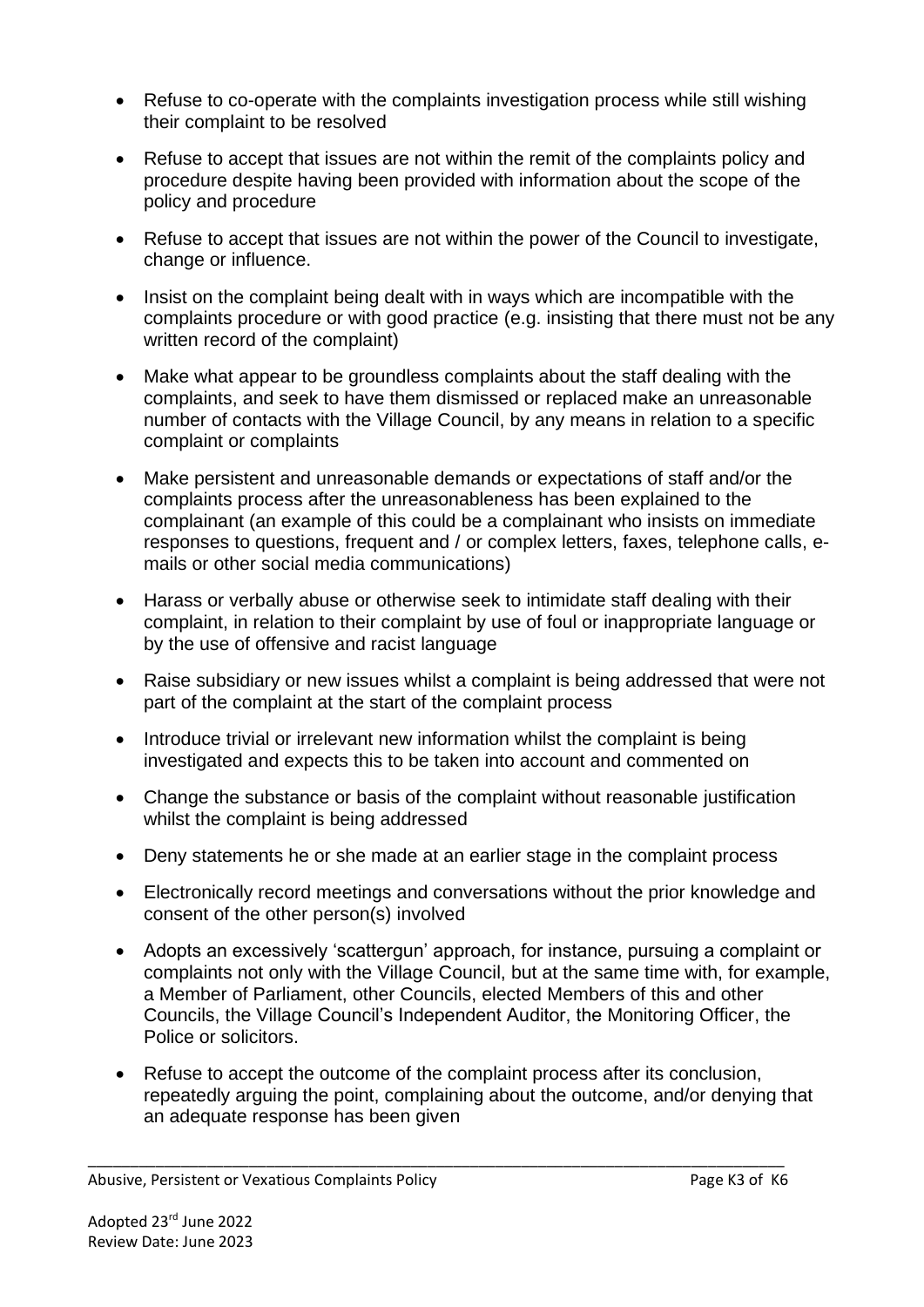- Make the same complaint repeatedly, perhaps with minor differences, after the complaints procedure has been concluded and insist that the minor differences
- make these 'new' complaints which should be put through the full complaints procedure
- Persistently approach the Village Council through different routes about the same issue
- Persist in seeking an outcome which Village Council has explained is unrealistic for legal or policy (or other valid) reasons
- Refuse to accept documented evidence as factual
- Complain about or challenge an issue based on an historic and/or an irreversible decision or incident
- Combine some or all of these features

## 4. **Imposing Restrictions**

Great Coates Village Council will ensure that the complaint is being, or has been, investigated properly according to the adopted complaints procedure.

In the first instance the Clerk will consult with the Personnel Committee (or appointed subcommittee) prior to issuing a warning to the complainant. The Village Clerk will contact the complainant in writing, or by email, to explain why this behaviour is causing concern and ask them to change this behaviour and outline the actions that the council may take if they do not comply.

If the disruptive behaviour continues, the Clerk will issue a reminder letter to the complainant advising them that the way in which they will be allowed to contact the Village Council in future will be restricted. The Clerk will make this decision in consultation with the Personnel Committee and inform the complainant in writing of what procedures have been put in place and for what period.

Any restriction that is imposed on the complainant's contact with the Council will be appropriate and proportionate and the complainant will be advised of the period of time that the restriction will be in place for. In most cases restrictions will apply for between 3 to 6 months, but in exceptional cases this may be extended. In such cases the restrictions would be reviewed on a quarterly basis.

Restrictions will be tailored to deal with the individual circumstances of the complainant and may include:

- Banning the complainant from making contact by telephone except through a third party e.g. a solicitor, a Councillor or a friend acting on their behalf
- Banning the complainant from sending emails to individual and / or all Council Officers and insisting they only correspond by letter
- Requiring contact to take place with one named member of staff only

\_\_\_\_\_\_\_\_\_\_\_\_\_\_\_\_\_\_\_\_\_\_\_\_\_\_\_\_\_\_\_\_\_\_\_\_\_\_\_\_\_\_\_\_\_\_\_\_\_\_\_\_\_\_\_\_\_\_\_\_\_\_\_\_\_\_\_\_\_\_\_\_\_\_\_\_\_\_\_\_\_\_

Abusive, Persistent or Vexatious Complaints Policy **Page 18 and Abusive, Page K4 of K6**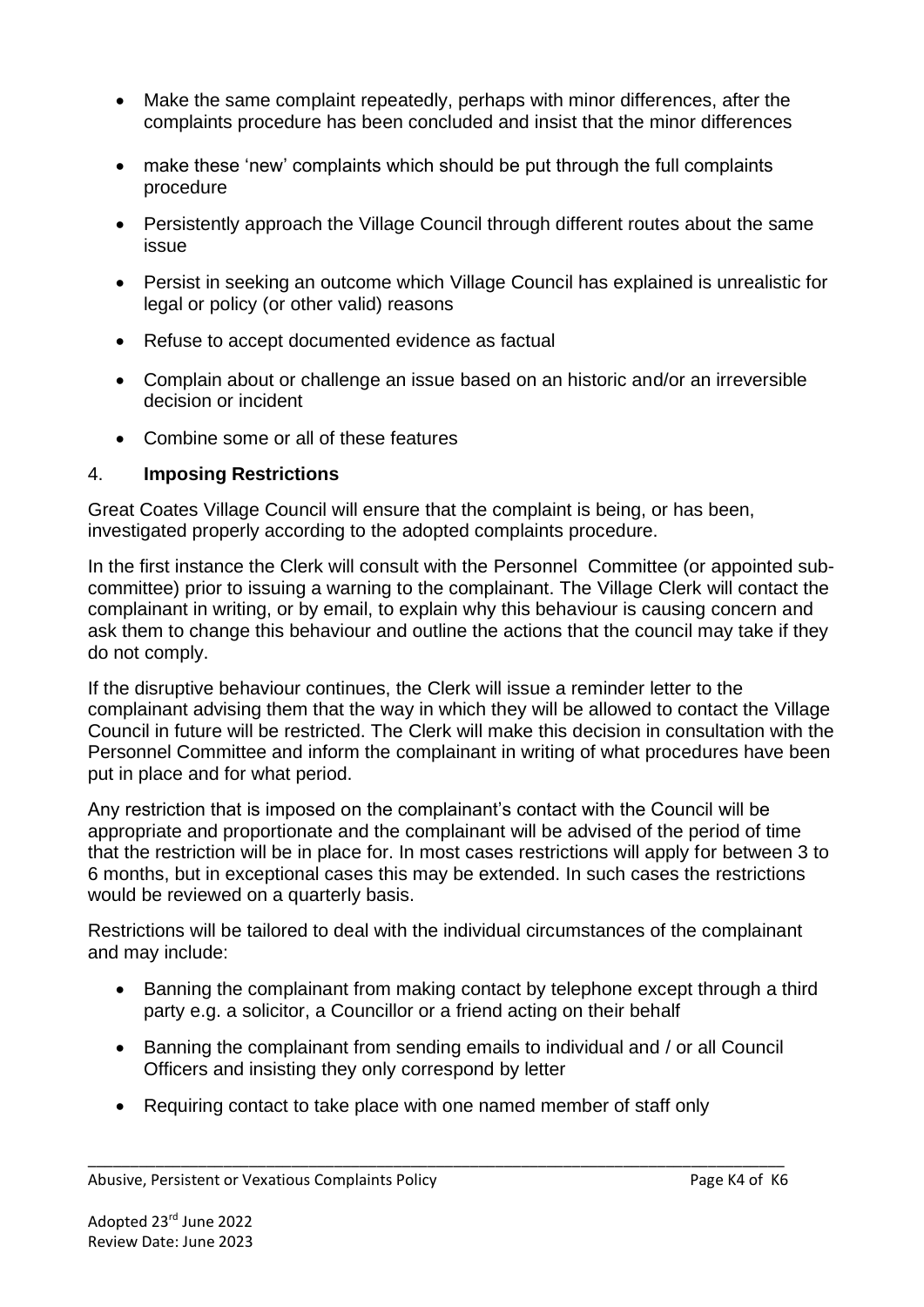- Restricting telephone calls to specified days and/or times and/or duration
- Requiring any personal contact to take place in the presence of an appropriate witness

Letting the complainant know that Great Coates Village Council will not reply to or acknowledge any further contact from them on the specific topic of that complaint (in this case, a designated member of staff will be identified who will read future correspondence)

When the decision has been taken to apply this policy to a complainant, the Village Clerk will contact the complainant in writing to explain:-

- Why the decision has been taken
- What action is being taken
- The duration of that action

The Clerk will enclose a copy of this policy in the letter to the complainant.

Where a complainant continues to behave in a way that is unacceptable, the Clerk, in consultation with the Personnel Committee (or appointed sub-committee) may decide to refuse all contact with the complainant and stop any investigation into his or her complaint.

Where the behaviour is so extreme or it threatens the immediate safety and welfare of staff, other options will be considered, e.g. the reporting of the matter to the police or taking legal action. In such cases, the complainant may not be given prior warning of that action.

5. **New Complaints** (from complainants who are treated as abusive, vexatious or persistent)

New complaints from people who have come under this policy will be treated on their merits. The Clerk and the Personnel Committee (or appointed sub-committee) will decide whether any restrictions that have been applied before are still appropriate and necessary in relation to the new complaint. A blanket policy is not supported, nor is ignoring genuine service requests or complaints where they are founded.

The fact that a complainant is judged to be unreasonably persistent of vexatious and any restrictions imposed on Council's contact with him or her, will be recorded and notified to those who need to know within the Council.

## 6. **Review**

The status of a complainant judged to be unreasonably persistent or vexatious will be reviewed by the Clerk, and the Personnel Committee (or appointed sub-committee) after three months, and at the end of every subsequent three months within the period during which the policy is to apply.

The complainant will be informed of the result of this review if the decision to apply this policy has been changed or extended.

\_\_\_\_\_\_\_\_\_\_\_\_\_\_\_\_\_\_\_\_\_\_\_\_\_\_\_\_\_\_\_\_\_\_\_\_\_\_\_\_\_\_\_\_\_\_\_\_\_\_\_\_\_\_\_\_\_\_\_\_\_\_\_\_\_\_\_\_\_\_\_\_\_\_\_\_\_\_\_\_\_\_ Abusive, Persistent or Vexatious Complaints Policy **Page K5 of K6** Page K5 of K6